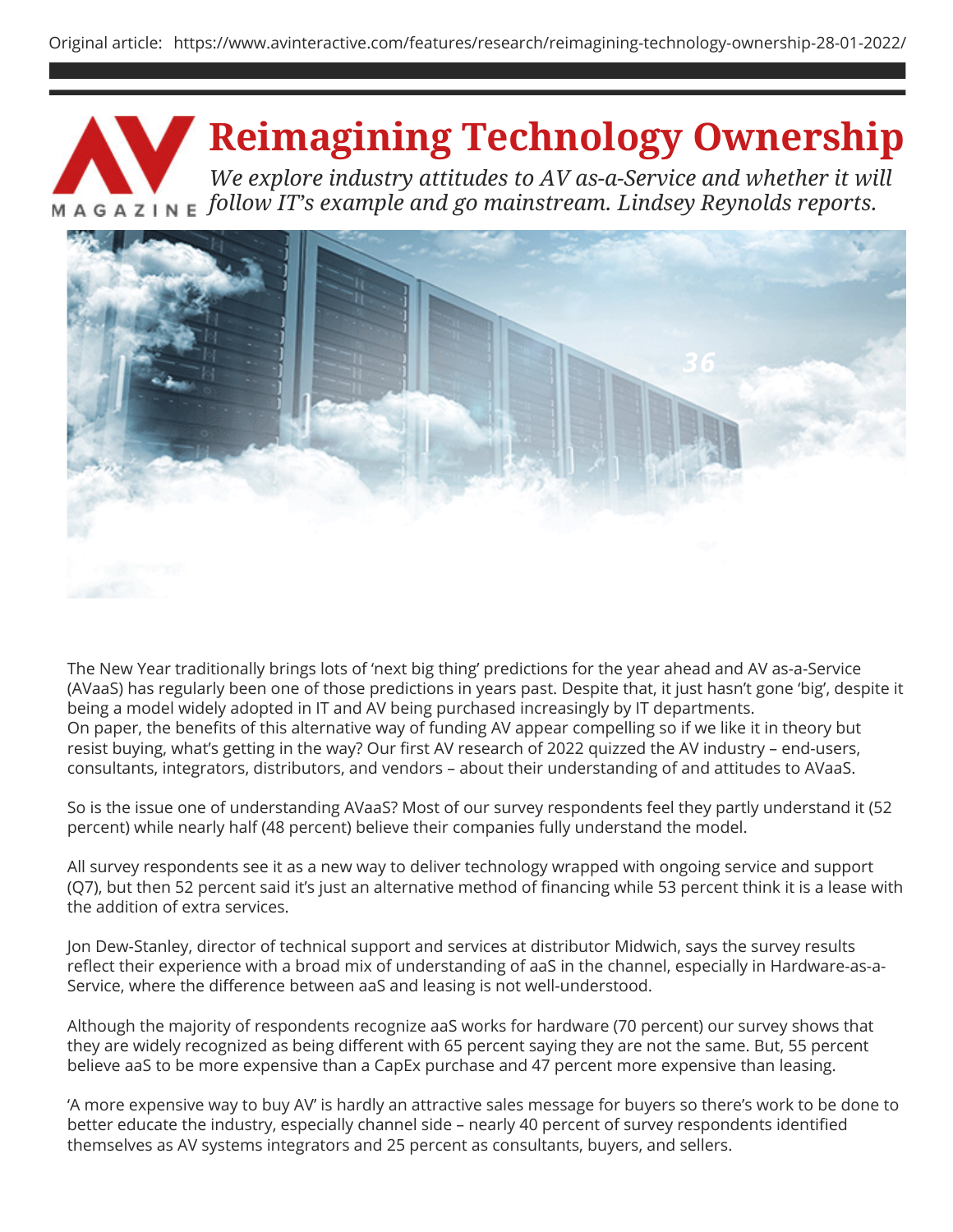

Dew-Stanley acknowledges "understandable concerns or confusions when the topic is not fully understood or simply considered an OpEx lease." We should, he suggests, focus on aaS as a "technology subscription that wraps the hardware your client needs with your services or outsourced services."

The key difference Dew-Stanley explains is the end customer does not own the technology at any point. "With a true 'as a Service' platform, the hardware is always owned by a finance company, not the end-user, therefore has a residual value at the end of the term. Leasing is different as it is about ownership with a deferred payment schedule that incurs interest. Leasing costs more than buying the equipment and services outright for this reason."

Unlike Dew-Stanley, a US technology aaS specialist, TAMCO does not see any residual value in the technology. It suggests the technology will start to depreciate on installation and that around 30-50 percent of any AV solution is a non-recoverable cost, including the manufacturer and distributor margin, licensing, installation, as well as programming, design, warranty, and training costs.

## **AVaaS drivers**

As an industry, we may have plenty to learn about the financial aspect and how to best sell aaS, but the drivers are well understood.

We asked you to identify the leading drivers (Q10) and at number one with 76 percent was AvaaS is a more flexible and scalable way to deploy technology. End-user demand is for self-service meeting technology that 'just works'. The flip side of that coin – the ability to offer or purchase remote monitoring and management of AV – came in joint second at 57 percent.

At number four (52 percent) is the need to stay up to date in the face of continual technology development, but are we underestimating the importance of this? In its how-to-market-TaaS guide (one of the best we've seen) TAMCO credits the rapid advancement of technology as one of the significant factors driving the uptake of aaS. TAMCO argues that traditional purchase routes that start and/or end with ownership of the technology also lock end-user organizations into technology they are unable to update or change, should it become obsolete and/or their needs change.

This is an oft-repeated benefit of aaS but while TAMCO's and other aaS offerings include the ability to update or refresh with no additional spend, it should not be assumed all will do so.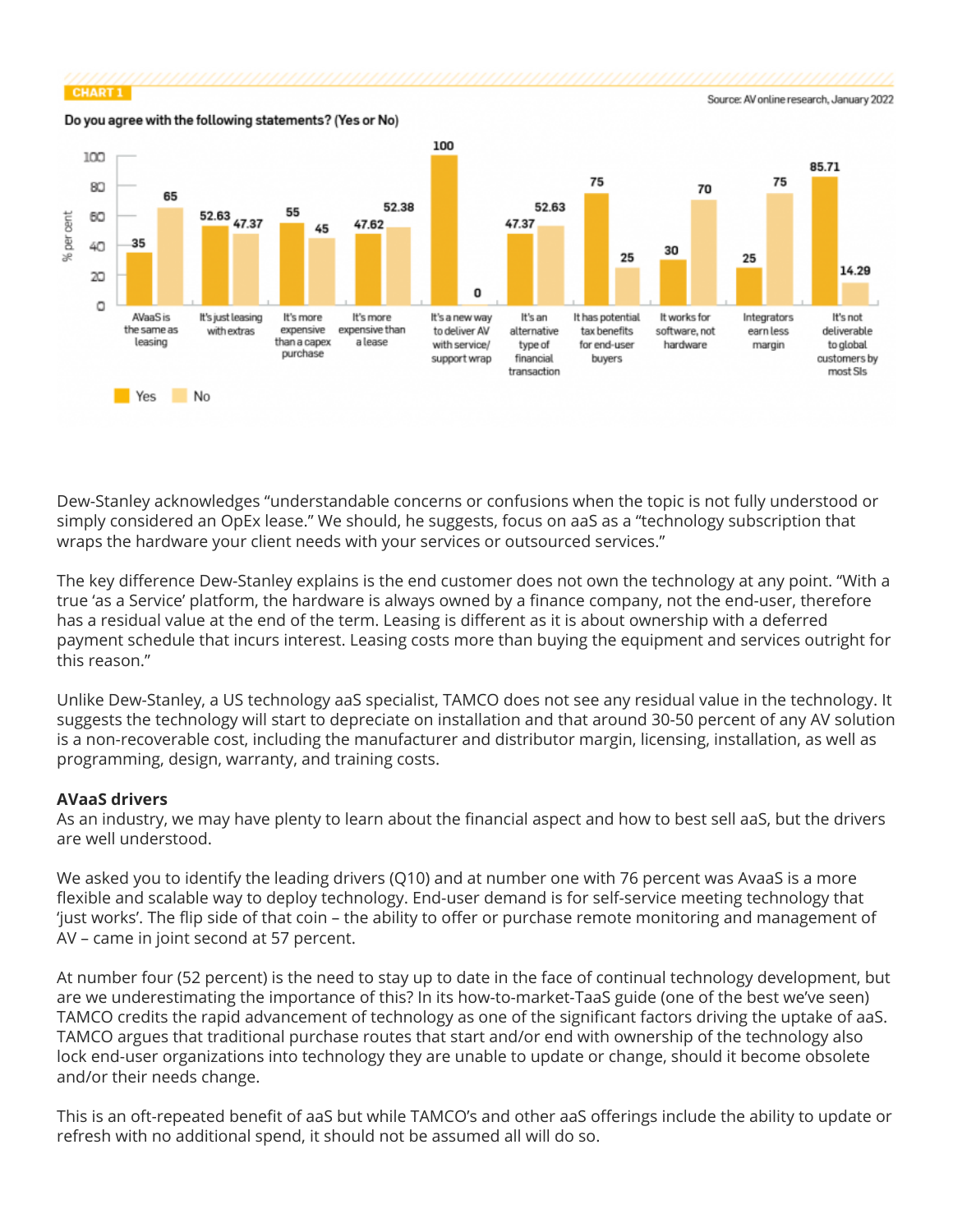

Do you agree with the following statements regarding manufacturers/vendors selling as-a-Service direct to users? (Yes or No)



Increased focus on aaS offerings from world-leading integrators, such as AVI-SPL and Kinley should also help stimulate greater interest from the wider integrator and reseller community, suggests Joel Chimoindes, vicepresident of Maverick AV Solutions Europe.

But it is not just a case of jumping on the bandwagon, says Chimoindes. "Integrators need to provide a truly scalable – up and down – way to respond to end-user needs with a subscription payment model, and that takes buy-in at board level. It can't just be an alternative payment option on a quote from the sales department."

#### **Partner up**

There's a lot to get your head around if you are an integrator wanting to build compelling aaS packages. The good news is, "you don't have to do it on your own," says Dew-Stanley. Working with a partner with complementary expertise is a tried and trusted route for channel businesses.

The big distributors already offering aaS in the IT space, such as Maverick and Midwich can provide both expertise and an on-ramp into aaS. Dew-Stanley says Midwich can build subscriptions for integrators' clients: "We can supply the required equipment from multiple vendors, build in your services and add our outsourced services, as required, to wrap into a solution with a lower cost of ownership for your client. It is not necessary to have a relationship with a major financial institution directly to achieve this as there is more to an 'as a service' subscription than the finance alone."

Systems integrator Visavvi, part of the Saville Group, had offered traditional leasing for many years before moving into AvaaS three years ago. Visavvi has chosen to partner directly with London-based leasing and aaS specialist, InnoVent.

"Initially our focus was on the economic benefits it provides to clients, the ability to acquire technology on a rolling timescale without the capital expense year on year of buying and replacing hardware," says Visavvi head of marketing and product management, David Willie.

It removes the "reoccurring cycle of buy-replace-buy-replace" because "clients can upgrade or change their technology as part of the AVaaS subscription," he adds.

Working with InnoVent has enabled a focus on sustainable solutions and environmental responsibility in the form of its 2ndLife solutions, where equipment is repurposed not discarded. "Our new offering ensures equipment utilization continues well after it is decommissioned at the request of the original primary user," explains Willie.

"Equipment is repurposed to other 2ndLife AVaaS clients. This improves sustainable consumption of resources, increases resource efficiency, and provides access to technology to clients who perhaps could not otherwise afford it."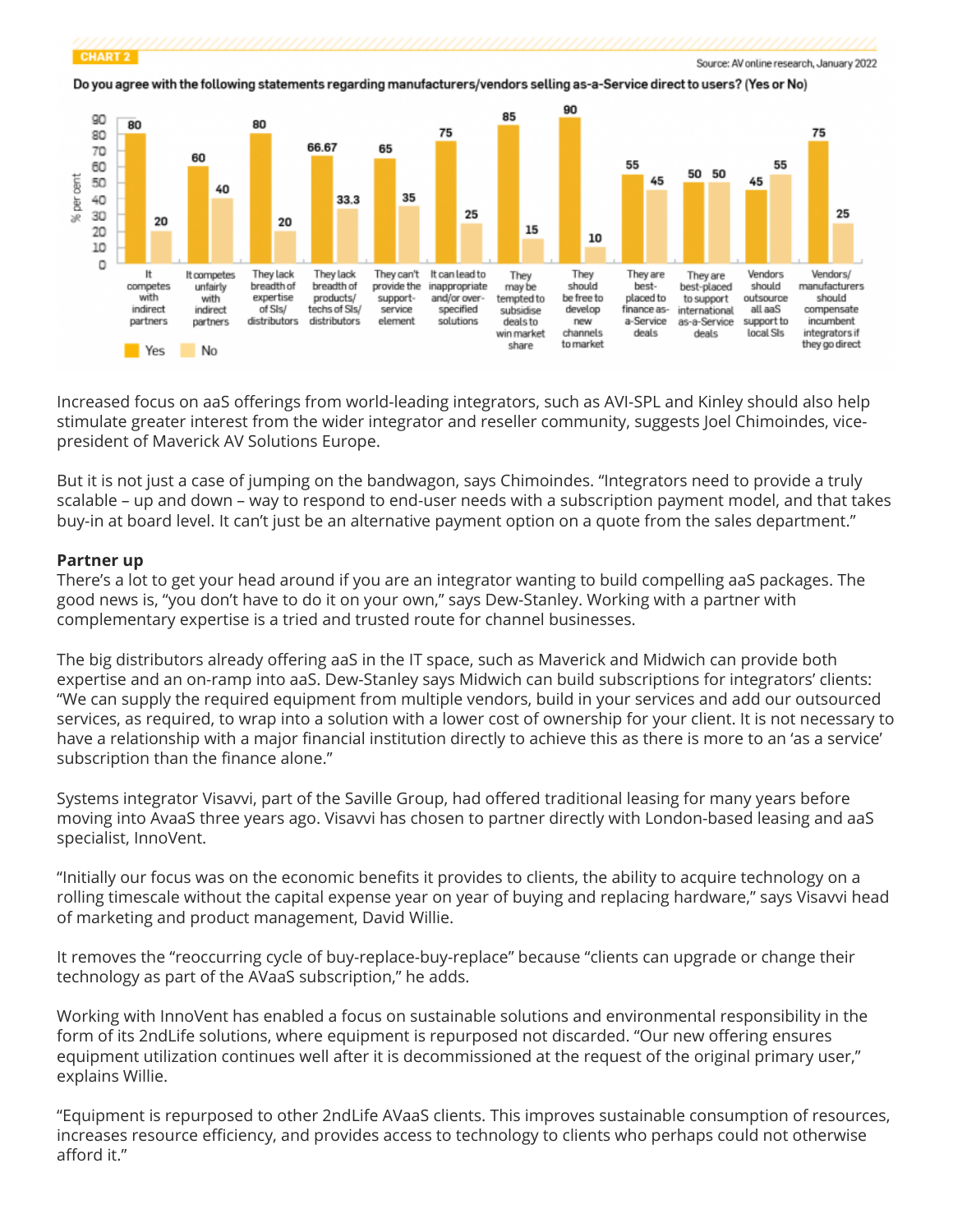

Source: AV online research, January 2022

# How well do you feel you understand AV-as-a-Service?



US-based TAMCO has aaS offerings for resellers and integrators of AV and video solutions as well as voice, security and surveillance, data and networking, IoT hardware, storage, and cybersecurity.

Shield is TAMCO's hardware or technology aaS solution, a subscription-based package that wraps everything into a monthly payment, with a Solution Replacement Guarantee built-in so that kit can be changed in line with changing needs or changing technology without financial penalty.

## **The Covid factor**

Few of us need reminding that Covid-19 has put pressure on budgets but it has also transformed the needs of many organizations, creating the requirement for a technology infrastructure that gives an organization the flexibility and agility to survive the unexpected and support hybrid – the new normal of working or learning offpremise.

It has prompted many organizations to invest but does this open the door to IT providers to provide the AV as just another edge device?

Just look at Landways, which is shaking things up on a number of levels in AV, IT, and power. Landways is a 'modern digital infrastructure business'. It designs, builds, manages, and pays for new fiber-based network and power infrastructures which clients pay for monthly over a long term, typically 5-10 years, according to CEO and co-founder, Chris Smedley.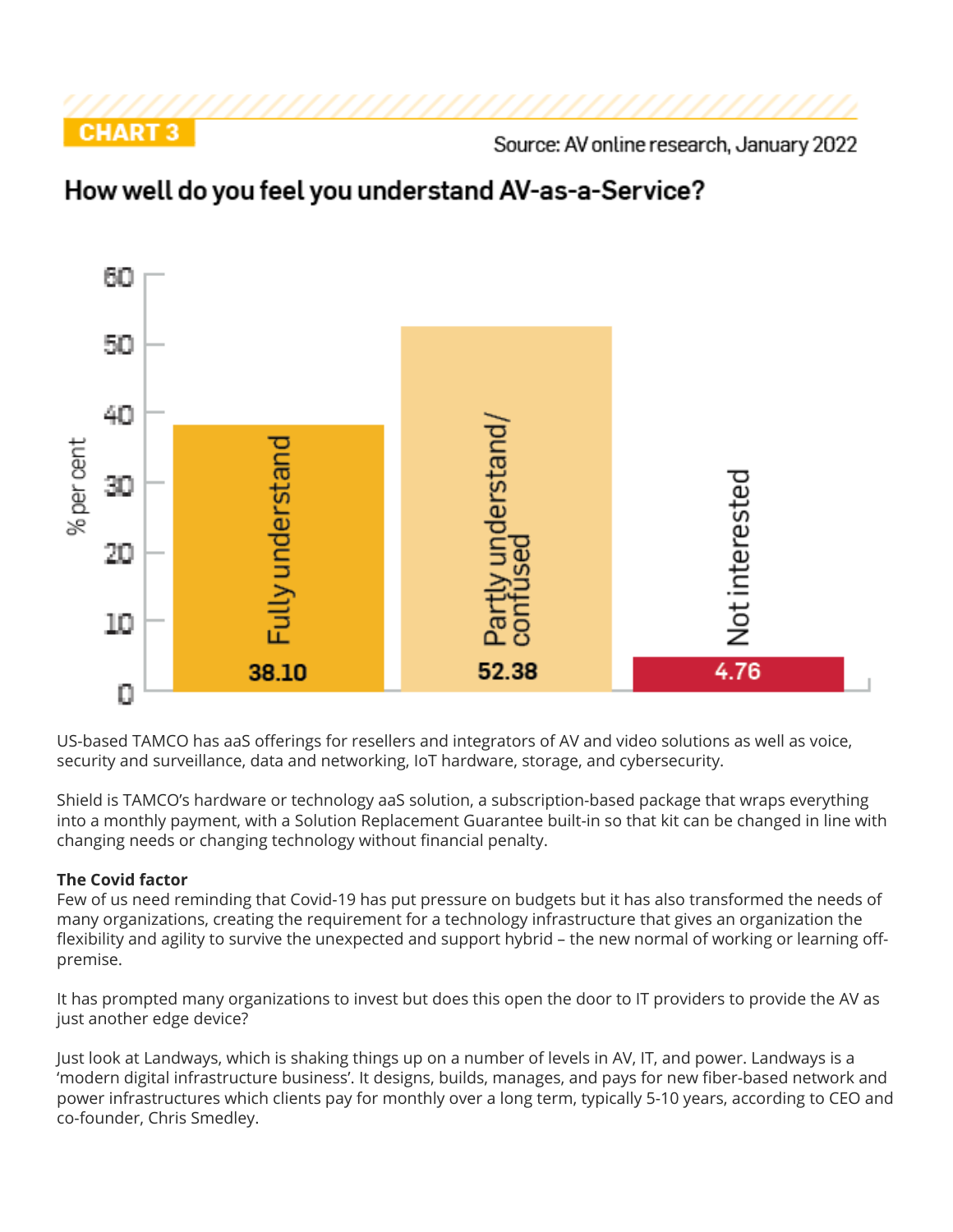





The cool bit is that Landways guarantees the performance of the system, which Smedley points out, proves its confidence in the installed technology. Fail to deliver and the client can exit the deal, leaving the company without the means to recoup its investment or profit from it.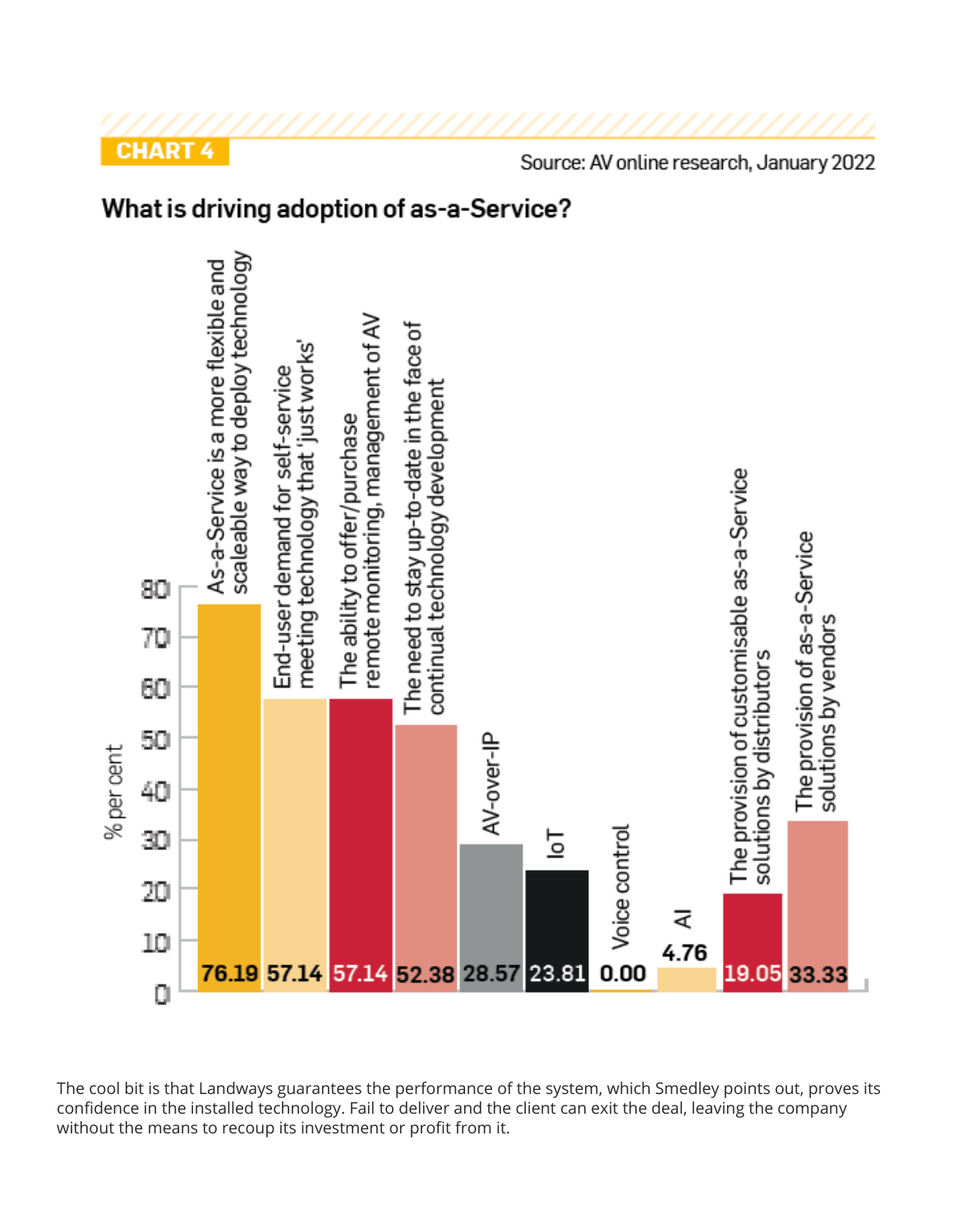#### **Landways case study**

Landways developed a patented in-duct system to carry fiber optic cabling at ceiling height to deliver both data and power to connected devices through a DC micro-grid, which can be powered by batteries or a renewable energy source. The in-duct infrastructure is future-proofed with distribution points across the site ready for additional devices, enabling Landways to provide not only wired and wireless network services, but also highresolution surveillance cameras, audio, and digital signage – all on the same monthly subscription.

At present Landways specializes in sports stadia including those of Wycombe Wanderers and Gloucester Rugby, with a self-contained physical footprint and high-intensity use. Gloucester Rugby has recently added the audio service. It works like a giant Sonos system.

"We distribute digital audio signals over fiber to amplifiers next to speakers" explains Smedley. "This provides a high quality of sound for all audio – voice, music or recorded announcements, for example, catering not only for emergency announcements but also for improved sound in hospitality suites and anywhere in the stadium." Because the fiber infrastructure is already in place, Smedley says they can deploy an audio service quickly and at a highly competitive price. There is obvious potential to layer other networked-based technology services onto a Landways fiber network, but they will not always provide it themselves. Partnerships are the answer. Smedley says they are looking to work with AV specialists to develop digital signage and other digital screenbased services, IPTV and broadcast, for example, that can run on fiber and DC-power and to widen out the verticals in which they compete.

#### **Going direct dilemma**

Its unlikely manufacturers will leave the aaS proposition to the indirect channel. Omer Brookstein is CEO and co-founder of Xyte, a white-labeled HaaS solution, which Brookstein says enables vendors to "manage their customers, resellers, and devices, enabling them to propose new subscription-based business models and realize the full potential of their connected products."

Brookstein says vendors have identified that cloud solutions provide a way for them to strengthen direct relationships with end-users, but says "this does not mean that system integrators will be left out". Xyte says it "creates an entirely new set of opportunities for integrators to pivot their business into bold and lucrative new directions."

Vendors selling direct to end-users remain a contentious issue. While around half of survey respondents thought vendors should be free to develop new channels to market (Q9), there is strong resistance to vendors offering aaS deals direct to end-user organizations: 80 percent consider it as competing with the indirect channel and 60 percent thought it competed with them unfairly.

Respondents also believe vendors lack both the expertise and the breadth of products and technologies offered by integrators and distributors, nor can they deliver the support and service required. Over half of our respondents thought vendors offering direct aaS solutions should outsource all support to local integrators. Eighty-five percent believe vendors will not be able to resist subsidizing deals to win market share, while 75 percent believe it would lead to inappropriate and/or over-specified solutions.

Our survey reveals 75 percent of you do not expect to earn less margin on aaS, but manufacturers who sell exclusively through resellers face a dilemma if they meet resistance to selling services from their channel network.

Byron Baird is the sales director of web-based control systems developer SAVI Controls. He says while some resellers "get it", selling services does not come easy to all.